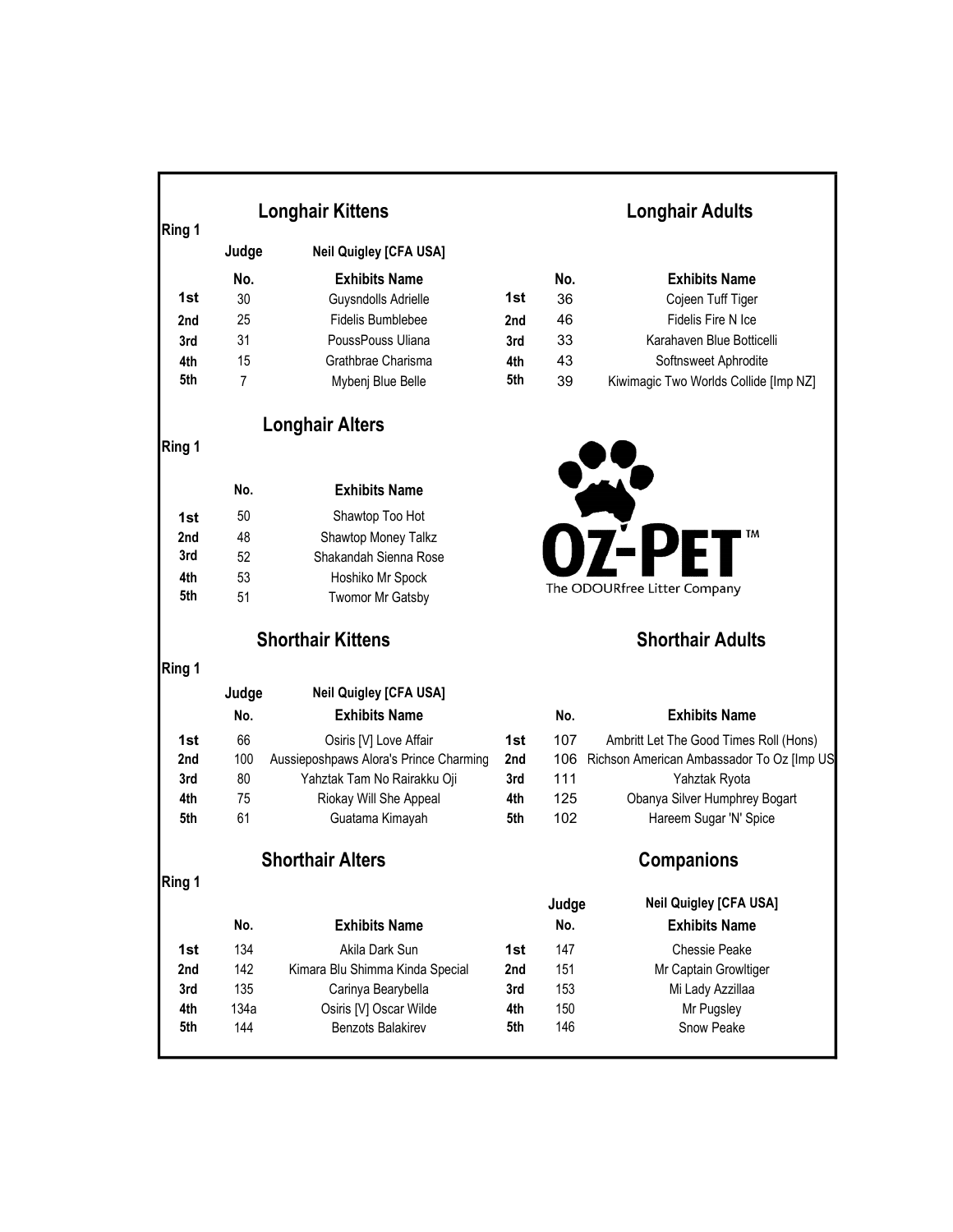|            | <b>Longhair Kittens</b> |                                        |            | <b>Longhair Adults</b>  |                                            |  |
|------------|-------------------------|----------------------------------------|------------|-------------------------|--------------------------------------------|--|
| Ring 2     | Judge                   | <b>Maureen Norberry [NSW CFA]</b>      |            |                         |                                            |  |
|            | No.                     | <b>Exhibits Name</b>                   |            | No.                     | <b>Exhibits Name</b>                       |  |
| 1st        | 30                      | Guysndolls Adrielle                    | 1st        | 46                      | Fidelis Fire N Ice                         |  |
| 2nd        | 25                      | <b>Fidelis Bumblebee</b>               | 2nd        | 36                      | Cojeen Tuff Tiger                          |  |
| 3rd        | 18                      | Waggy You Win Again                    | 3rd        | 43                      | Softnsweet Aphrodite                       |  |
| 4th        | 27                      | Rapscallion D'Artagnan                 | 4th        | 33                      | Karahaven Blue Botticelli                  |  |
| 5th        | 3                       | Cojeen Boyz N Blue                     | 5th        | 44                      | Hevenly White Prince Of Heavensgate        |  |
| Ring 2     |                         | <b>Longhair Alters</b>                 |            |                         |                                            |  |
|            |                         |                                        |            |                         | CatPad <sup>"</sup><br>enclosures          |  |
|            | No.                     | <b>Exhibits Name</b>                   |            |                         |                                            |  |
| 1st        | 50                      | Shawtop Too Hot                        |            |                         |                                            |  |
| 2nd        | 48                      | Shawtop Money Talkz                    |            |                         |                                            |  |
| 3rd        | 52                      | Shakandah Sienna Rose                  |            |                         |                                            |  |
| 4th        | 53                      | Hoshiko Mr Spock                       |            |                         |                                            |  |
| 5th        | 49                      | Chesney Free Priscilla's Spirit [Hons] |            |                         |                                            |  |
|            |                         | <b>Shorthair Kittens</b>               |            | <b>Shorthair Adults</b> |                                            |  |
| Ring 2     |                         |                                        |            |                         |                                            |  |
|            | Judge                   | <b>Maureen Norberry [NSW CFA]</b>      |            |                         |                                            |  |
|            | No.                     | <b>Exhibits Name</b>                   |            | No.                     | <b>Exhibits Name</b>                       |  |
| 1st        | 61                      | Guatama Kimayah                        | 1st        | 106                     | Richson American Ambassador To Oz [Imp US] |  |
| 2nd        | 72                      | Bahati Black Caviar                    | 2nd        | 107                     | Ambritt Let The Good Times Roll (Hons)     |  |
| 3rd        | 66                      | Osiris [V] Love Affair                 | 3rd        | 105                     | Tijah Deep River Blue                      |  |
| 4th        | 93                      | Im One In A Brazillion                 | 4th        | 117                     | Sphynxstar Betty Poop Oop A Doop           |  |
| 5th        | 70                      | Carinya Bear's Oompaloompa             | 5th        | 114                     | Riokay I Am Mr Armani's Son                |  |
|            |                         | <b>Shorthair Alters</b>                |            |                         | <b>Companions</b>                          |  |
| Ring 2     |                         |                                        |            |                         | Peta Watts [CQI]                           |  |
|            |                         |                                        |            | Judge                   |                                            |  |
|            | No.                     | <b>Exhibits Name</b>                   |            | No.                     | <b>Exhibits Name</b>                       |  |
| 1st        | 145                     | <b>Catempire Limited Edition</b>       | 1st        | 155                     | Popeye                                     |  |
| 2nd        | 141                     | Ratchasima [Aust] Charoon              | 2nd        | 149                     | Jarlaxlethedarkelf                         |  |
| 3rd<br>4th | 134<br>135              | Akila Dark Sun<br>Carinya Bearybella   | 3rd<br>4th | 146<br>154              | Snow Peake                                 |  |
| 5th        | 142                     | Kimara Blu Shimma Kinda Special        | 5th        | 150                     | Cleopatra<br>Mr Pugsley                    |  |
|            |                         |                                        |            |                         |                                            |  |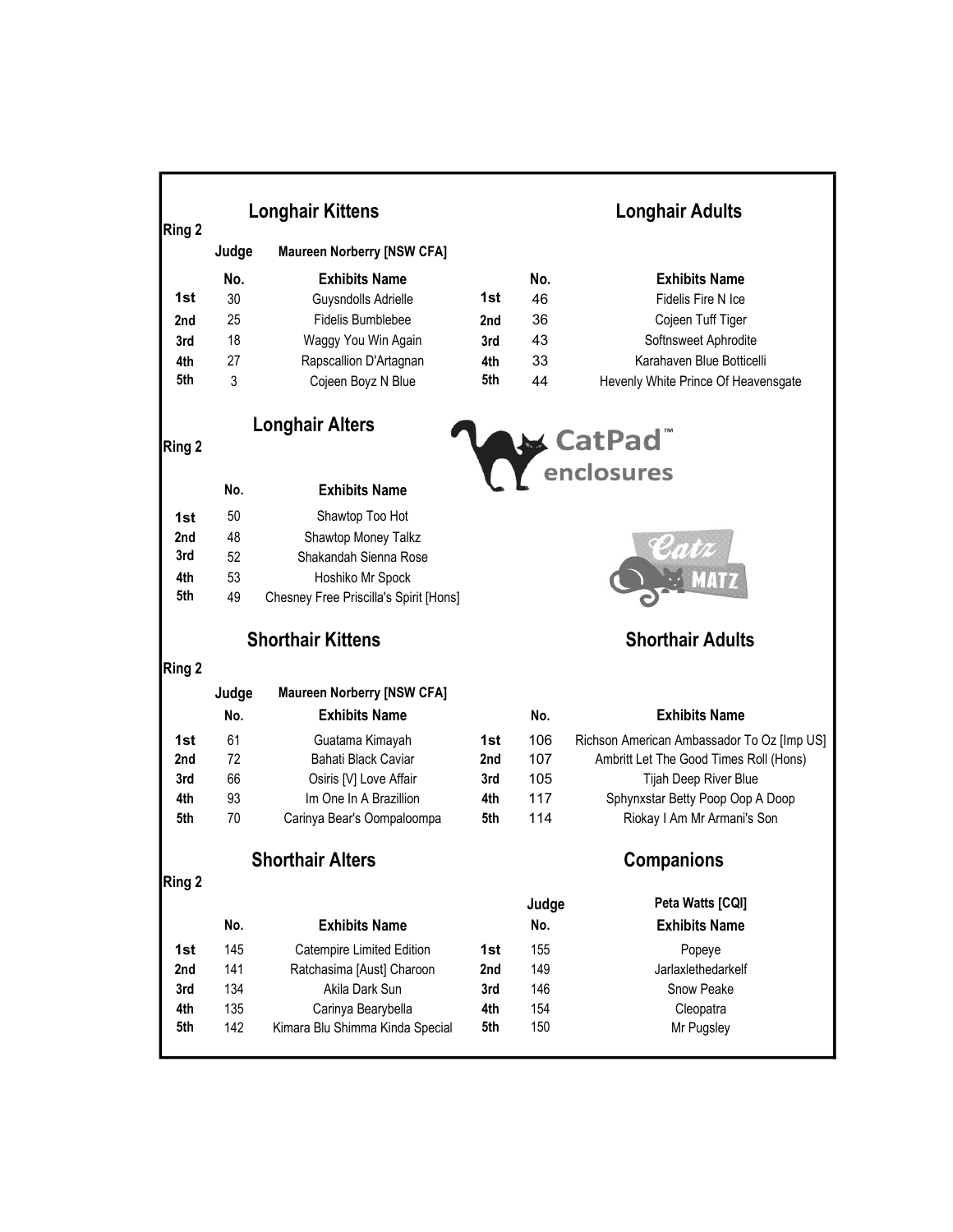| Ring 3 |       | <b>Longhair Kittens</b>                |     |       | <b>Longhair Adults</b>                         |
|--------|-------|----------------------------------------|-----|-------|------------------------------------------------|
|        | Judge | <b>Bernadette Roberts [CQI]</b>        |     |       |                                                |
|        | No.   | <b>Exhibits Name</b>                   |     | No.   | <b>Exhibits Name</b>                           |
| 1st    | 30    | Guysndolls Adrielle                    | 1st | 33    | Karahaven Blue Botticelli                      |
| 2nd    | 6     | <b>Twomor Black Suede</b>              | 2nd | 36    | Cojeen Tuff Tiger                              |
| 3rd    | 4     | Twomor Uptown Girl                     | 3rd | 46    | Fidelis Fire N Ice                             |
| 4th    | 8     | Harmonyhill Sugar Baby                 | 4th | 38    | Spellbound Kanti                               |
| 5th    | 28    | <b>Fidelis Fancy Pants</b>             | 5th | 39    | Kiwimagic Two Worlds Collide [Imp NZ]          |
|        |       | <b>Longhair Alters</b>                 |     |       |                                                |
| Ring 3 |       |                                        |     |       |                                                |
|        | No.   | <b>Exhibits Name</b>                   |     |       |                                                |
| 1st    | 51    | <b>Twomor Mr Gatsby</b>                |     |       |                                                |
| 2nd    | 50    | Shawtop Too Hot                        |     |       |                                                |
| 3rd    | 52    | Shakandah Sienna Rose                  |     |       |                                                |
| 4th    | 53    | Hoshiko Mr Spock                       |     |       | chemical                                       |
| 5th    | 48    | Shawtop Money Talkz                    |     |       |                                                |
|        |       | <b>Shorthair Kittens</b>               |     |       | <b>Shorthair Adults</b>                        |
| Ring 3 |       |                                        |     |       |                                                |
|        | Judge | Carolynn Davis [CQI]                   |     |       |                                                |
|        | No.   | <b>Exhibits Name</b>                   |     | No.   | <b>Exhibits Name</b>                           |
| 1st    | 100   | Aussieposhpaws Alora's Prince Charming | 1st | 107   | Ambritt Let The Good Times Roll (Hons)         |
| 2nd    | 80    | Yahztak Tam No Rairakku Oji            | 2nd |       | 106 Richson American Ambassador To Oz [Imp US] |
| 3rd    | 66    | Osiris [V] Love Affair                 | 3rd | 111   | Yahztak Ryota                                  |
| 4th    | 62    | Zoel Alakazam                          | 4th | 101   | Jesseniah Mystique                             |
| 5th    | 84    | Kyapark Pagan's Hexed Flier            | 5th | 125   | Obanya Silver Humphrey Bogart                  |
|        |       | <b>Shorthair Alters</b>                |     |       | <b>Companions</b>                              |
| Ring 3 |       |                                        |     | Judge | <b>Bernadette Roberts [CQI]</b>                |
|        | No.   | <b>Exhibits Name</b>                   |     | No.   | <b>Exhibits Name</b>                           |
| 1st    | 141   | Ratchasima [Aust] Charoon              | 1st | 152   | Abbeygail                                      |
| 2nd    | 134a  | Osiris [V] Oscar Wilde                 | 2nd | 151   | Mr Captain Growltiger                          |
|        | 142   | Kimara Blu Shimma Kinda Special        | 3rd | 146   | Snow Peake                                     |
| 3rd    |       |                                        |     |       |                                                |
| 4th    | 135   | Carinya Bearybella                     | 4th | 150   | Mr Pugsley                                     |